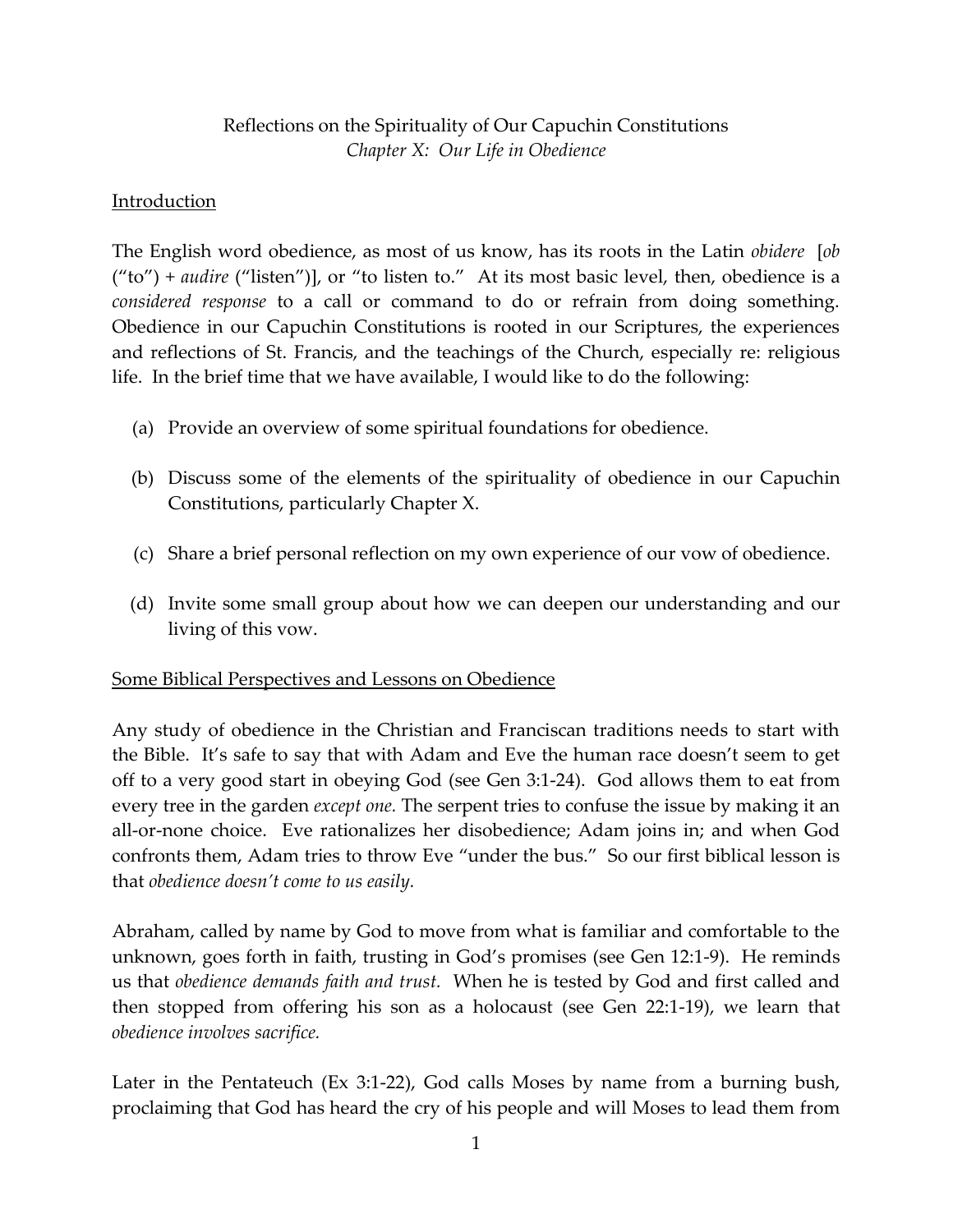slavery to freedom. To Moses' protests of his inadequacy, "Who am I?" God replies, "I will be with you." Thus we learn that *God stands and works with us in our obedience.* When God gives the Passover as a memorial of their liberation (see Ex 12:1-36), we not only recall the importance of ritual and symbol; but we also learn that *obedience is a communal as well as an individual call.*

After 40 years of wandering in the desert, Moses finally leads the people to their Promised Land. In his final sermon to them, he lays before them that *obedience and disobedience to God are choices, and each of those choices have consequences:* obedience means life and prosperity while disobedience will lead to death and doom (see Dt 30:15-20).

Jeremiah, like so many of the prophets, reminds us that *obedience can be painful* (see Jer 1:4-10; 20:7-13; 29:10-15). In receiving his ministry, he must overcome his feelings of weakness and inadequacy ("I know not how to speak; am too young"). He's given a tough task: rooting up and tearing down, destroying and demolishing, building and planting. At one point he feels "duped" and overwhelmed, abandoned by friends, and denounced by his enemies. He even wishes that he had never been born; yet he also feels his calling like a fire in his bones.

Confronted with the mystery of his suffering, Job must accept the limits of his human understanding and yield to God's unhindered purpose (see Job 42:1-6). We learn from him that *obedience requires humility.*

As the poor and humble Christ (see Phil 2:1-11) who though in the form of God "emptied himself and took the form of a slave, being born in the likeness of men" and "humbled himself, obediently accepting even…death on a cross," Jesus is ultimately exalted by God. As his followers, then, *our obedience is modeled on Christ's obedience.* 

It is also helpful to recall that Jesus was *formed in obedience* by the examples of his parents, Mary and Joseph, who in being obedient to God's call for them to play their roles in salvation history had to *work through their fears and uncertainties* (see Lk 1:26-38 and Mt 1:18-25; 2:13-15). They carried out God's will.

Just prior to beginning his public ministry, Jesus is led by the Spirit to be tested in the desert (see, e.g. Mt 4:1-11). Provoked by the devil to rely not on God but on his own power to turn stone into bread, behave recklessly, and seek worldly power; he resists each temptation. Here we discover that *obedience means freely surrendering our own power to the power of God.*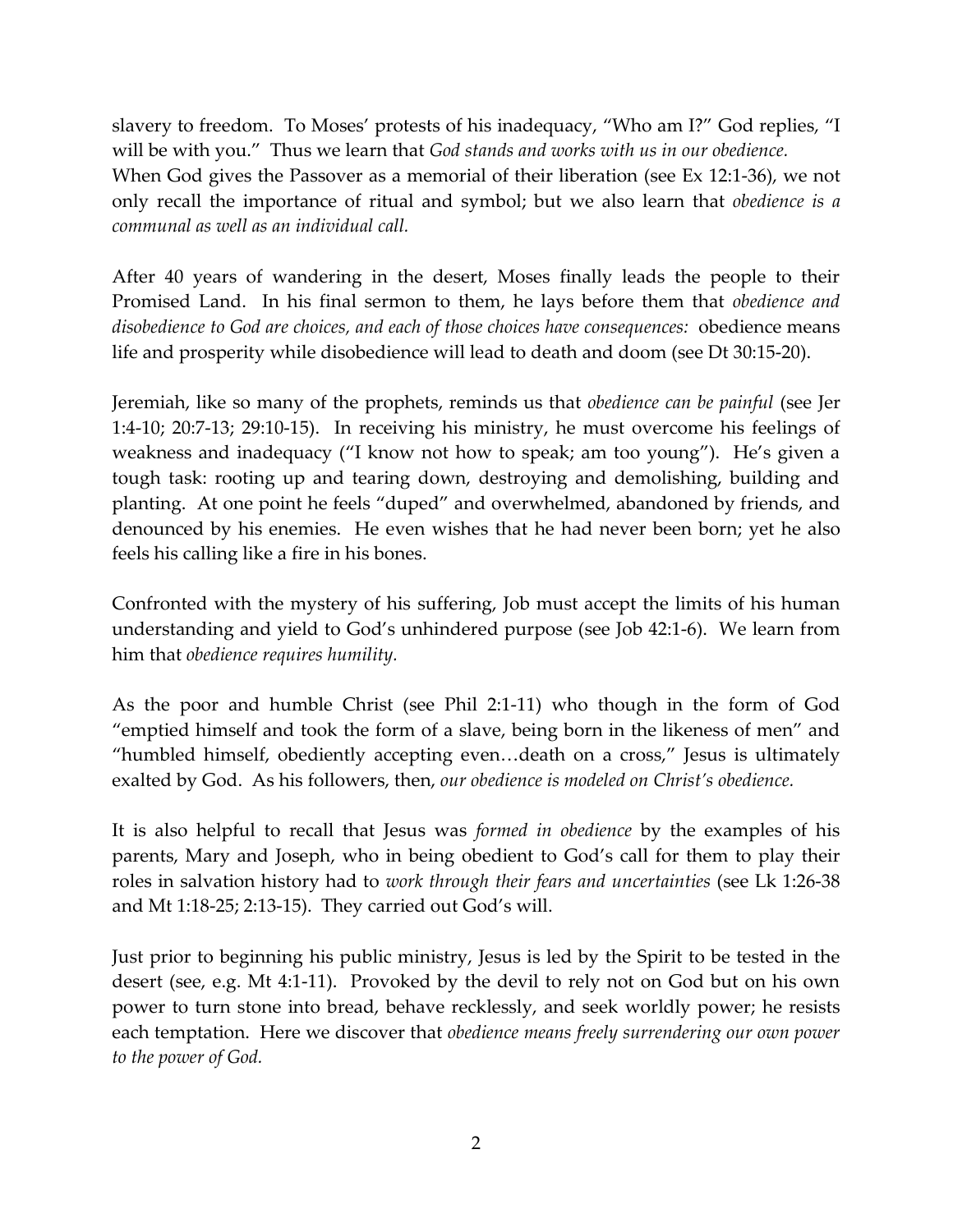Early in Jesus' ministry, we also see that *obedience is intimately related to authority, both internal and external.* Confronted by a demon-possessed man in the synagogue, Jesus amazes those around him with his demonstration of an inner rather than externallybestowed or derivative authority to preach and heal, like the scribes (see Mark 1:21-39). Jesus' authority comes from within, and he is obedient to the One who has given him that power, one that holds sway over evil spirits as well as illness.

When after a long and fruitless night fishing, those who would become his disciples are exhorted by Jesus to put out into deeper water and lower their nets, Peter protests but eventually heeds what Jesus says and is amply rewarded with a huge catch. Peter acknowledges his sinfulness and tries to keep his distance, but Jesus tells him: "Do not be afraid" (Lk 5:1-11). Here we observe that *obedience sometimes means trying things that we doubt will work.* In following the one who has nowhere to lay his head and challenges his disciples to reorder their allegiances and other relationships (see (Mt 8:18-22; 10:37-42) we also discover that *obedience sometimes requires itinerancy.*

We follow the one who knew that in order for a grain of wheat to bear fruit it had to fall to the earth and die (see Jn 12:20-36) and who struggled with obedience as a bitter cup that he would rather have pass from him but was ultimately willing to accept it as his Father's will (see Lk 22:39-46). Jesus shows us that *obedience means dying to ourselves for the sake of the mission God has given us, even when it requires suffering and doing things we would rather avoid.*

#### Obedience in the *Testament* and the *Rule*

St. Francis of Assisi, who sought to pattern his life closely on that of Jesus, viewed obedience through an evangelical and Christological lens. In his *Testament,* he wrote that "the Most High himself revealed to me that I should live according to the pattern of the Holy Gospel" (14). His insistence on showing "reverence, love and honor" to priests and to look past their sins was rooted in their unique role in the Eucharist and administering the Body and Blood of Christ (6-10). In obedience to poverty, he insisted that the friars seek no special favors from the Roman Curia (25).

Francis' obedience to his superiors was similarly simple and direct: "I am determined to obey the Minister General of the Order and the guardian whom he sees fit to give me. I want to be captive in his hands so that I cannot travel about or do anything against his command or desire, because he is my superior" (27-28). He insisted that his brothers obey his *Testament* and their *Rule* without gloss (34-39).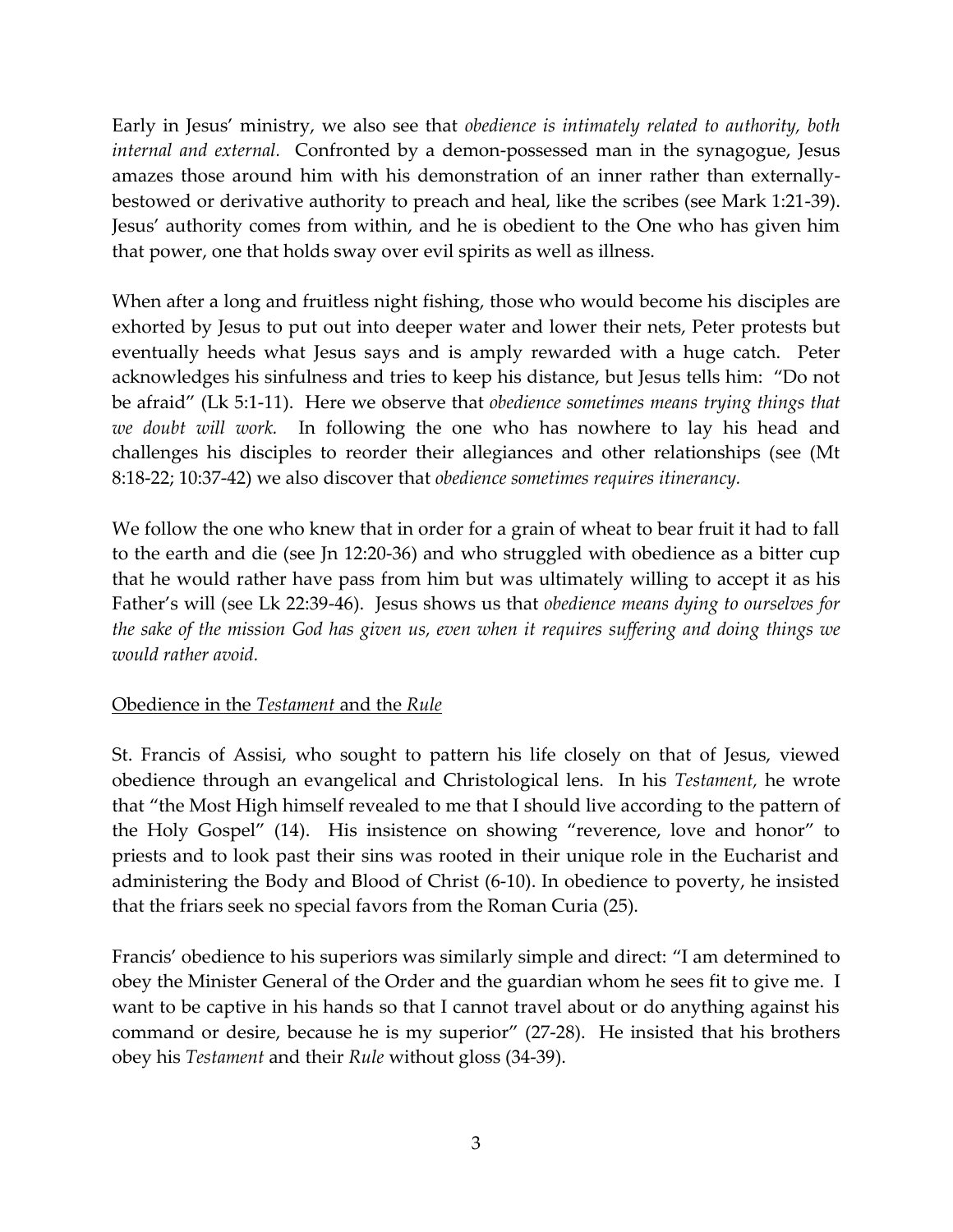The *Rule* of 1223 begins by noting that evangelical counsels, including obedience, are the way in which we live our first rule, i.e. "the Gospel of our Lord Jesus Christ" (I:1). Every friar owes obedience to the Pope and to Francis and his successors as General Minister (I:2). The friars are exhorted to strictly observe a variety of norms (praying the Office, working, not to receive money or coins, seeking alms, etc.) (II-VII).

Francis' own views in the *Testament* regarding obedience to religious superiors are echoed in the *Rule,* which admonish: "Let all the brothers be bound to have always one of the brothers of this Order as minister general and servant of the whole fraternity and let them be strictly bound to obey him" (VIII:1). Brothers may not publicly preach without the necessary examination and approval of the General Minister as well as the permission of the local bishop (IX).

At the same time, the *Rule* is also clear that those who are chosen ministers are servants and are to visit the brothers and "humbly and charitably" correct them, "not commanding them anything that is against their soul or our Rule" (X:1). However, it also urges that the friars also remember that "for God's sake, they have renounced their own wills" and are strictly commanded to "obey their ministers in everything they have promised the Lord to observe and which is not against their soul or our Rule" (X:2). Just as our life of obedience is rooted in humility of Christ, we should heed his exhortations to have patience in difficulty and infirmity and to love our enemies, pray for our persecutors, persevere in fidelity, etc. (X:9-11).

## Obedience in the Era of Vatican II

While it is essential to root our life in obedience as expressed in our *Capuchin Constitutions* in the scriptures and our Franciscan traditions, it is also important to do so in the life of the Church. In the Second Vatican Council's 1965 Decree on the Adaptation and Renewal of Religious Life (*Perfectae Caritatis*), religious life is fundamentally understood as an expression of a Christian's desire to follow the poor, chaste and obedient Christ more freely and closely through the observance of the evangelical counsels (1).

According to *Perfectae Caritatis,* the adaptation and renewal of religious life rests on several important principles (2):

- (a) The highest rule is to follow Christ as set forth in the gospels.
- (b) The Church benefits from the "particular characteristics and work" of each religious institute.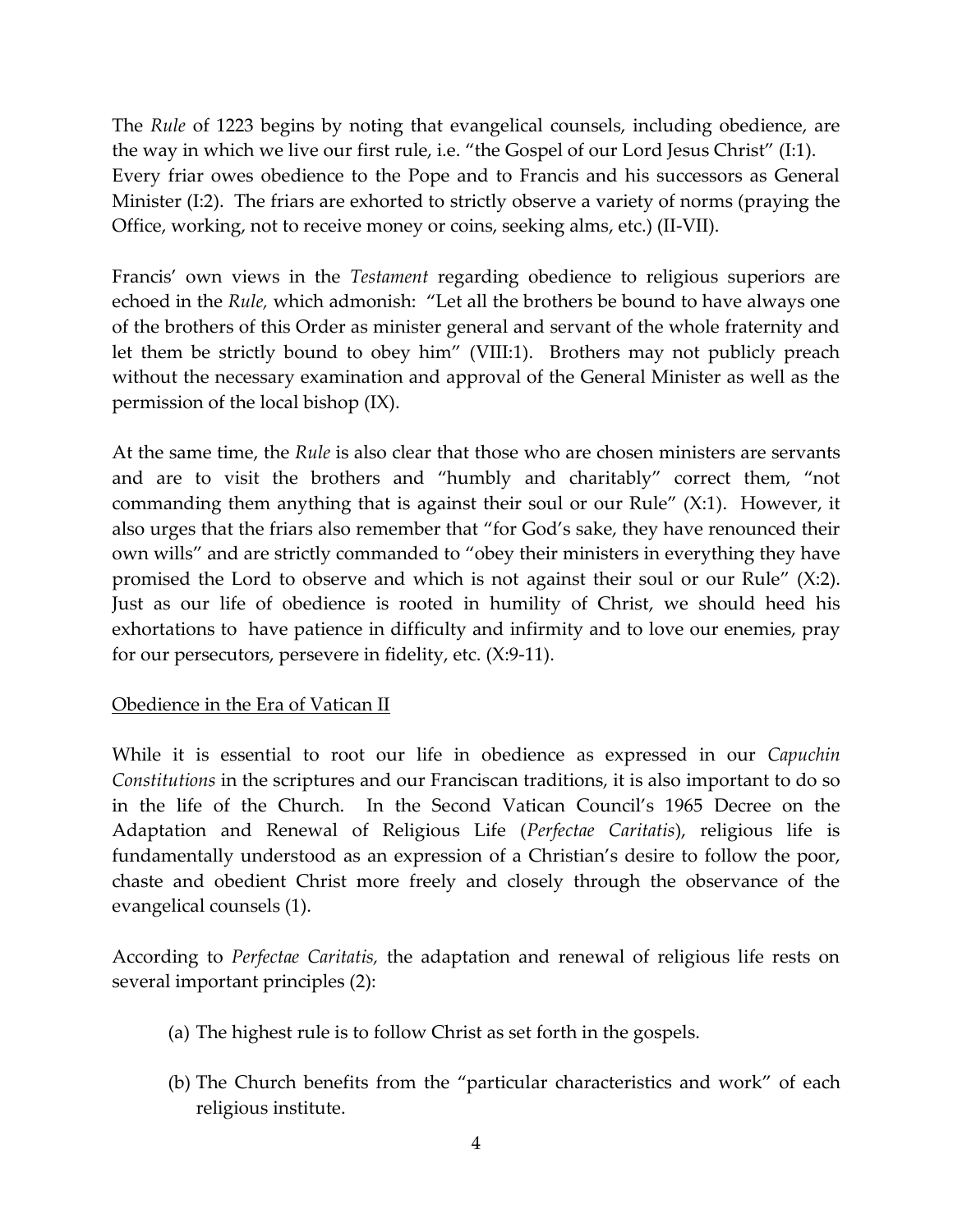- (c) "All institutes should share in the life of the Church."
- (d) All members of institutes should be aware of the social conditions of their times and the needs of the Church.
- (e) Following Christ through the evangelical counsels requires conversion and renewal, and these must take priority over even ministry.

The lifestyle (community, prayer, work) and governance of religious communities should be "suitably adapted everywhere" according to the circumstances of the members, the nature of the institute, the demands of the apostolate, and social and economic conditions (3). All of the members of an institute must cooperate for renewal and adaptation to be effective (4).

Consecrated life is rooted in baptism and calls one to a singular commitment to God in Christ, and this requires that we develop a spirit of contemplation to focus on him and the demands of the Gospel (5). It is a response in love to a call from God and is nourished by prayer, particularly in the Church's liturgical life and the Eucharist (6). Our apostolic life is rooted in our relationship with Christ and must be adapted to our times and circumstances.

"In professing obedience," *Perfectae Caritatis* insists:

[R]eligious offer the full surrender of their own will as a sacrifice of themselves to God and are so united permanently and securely to God's salvific will….Religious, therefore, in the spirit of faith and love for the divine will should humbly obey their superiors according the their rules and constitutions. Realizing that they are contributing to building up the body of Christ according to God's plan, they should use both the forces of their intellect and will and the gifts of nature and grace to execute the commands and fulfill the duties entrusted to them. In this way religious obedience, far from lessening the dignity of the human person, by extending the freedom of the sons of God, leads it to maturity (14).

Religious superiors should exercise their ministry as a trust from God and should fulfill their offices in loving service in response to God's will. Consequently, they should respect their [brothers'] human dignity, including the right to conscience, so that they may be brought into "an active and responsible obedience" (Id.). Further, they "should gladly listen to their subjects and foster harmony among them for the good of the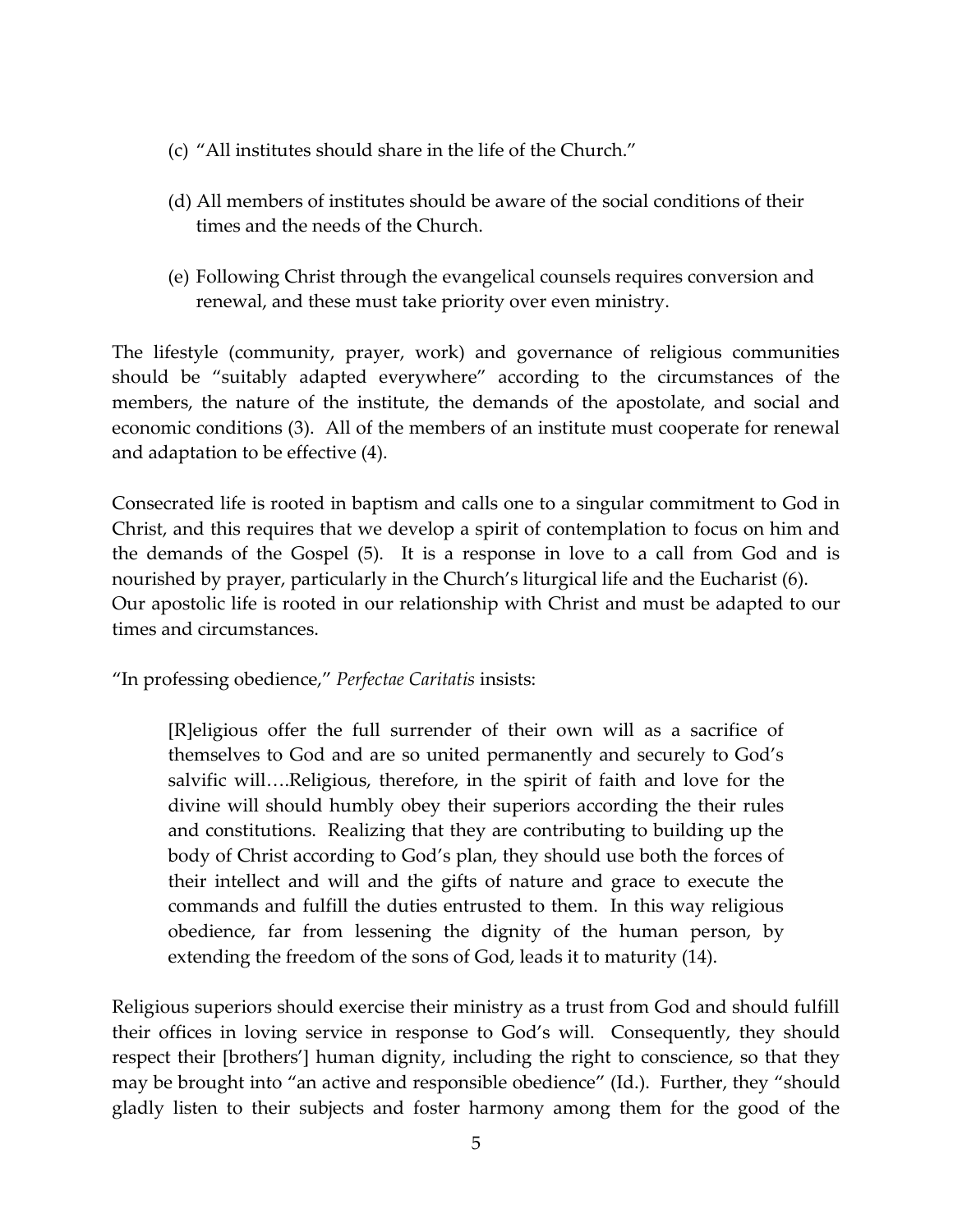community and the Church, provided that thereby their own authority to decide and command what has to be done is not harmed" (Id.).

Obedience, according to *Perfectae Caritatis,* is not only something that religious communities observe internally but also externally in their relationships with the wider Church. This has particular resonance today, as many are engaged in pastoral planning or otherwise assessing their apostolates:

Religious communities should continue to maintain and fulfill the ministries proper to them. In addition, after considering the needs of the Universal Church and individual dioceses, they should adapt them to the requirements of time and place, employing appropriate and even new programs and abandoning those works which today are less relevant to the spirit and authentic nature of the community. The missionary spirit must under all circumstances be preserved in religious communities…adapted, accordingly, as the nature of the each community permits, to modern conditions so that the preaching of the Gospel may be carried out more effectively (20).

More recently, the Congregation for Institutes of Consecrated Life and Societies of Apostolic Life (CICLSAL) issued an instruction in 2008 entitled, *The Service of Authority and Obedience* (2008). It defines a religious community as "a communion of consecrated persons who profess to seek together and carry out God's will" (1). It was written to balance the value of the individual and the dignity of the human person with a spirituality of communion and the needs for self-realization and personal well-being with the needs and mission of the community (3).

According to the instruction, obedience flows from a humble listening to God (Father, Son and Holy Spirit), self and others (5), as well as the experiences of our lives, the charisms of our founders, the signs of the times, etc. (9). Christian obedience is modeled and founded on the obedience of Jesus to the Father (8) and something that we learn day-by-day (10).

As is noted in the *Rule* and *Perfectae Caritatis,* religious superiors are first of all servants, guides and fellow pilgrims in the communal search for God's will (12). Consequently, theirs is first of all a *spiritual* task that is rooted in prayer and respectful of human dignity (13). They inspire hope and courage, even in the face of difficulties; are dedicated to preserving and enlivening their communities' respective charisms; encourage the *sensus fideii* of their members along with *sentire cum Ecclesia,* "thinking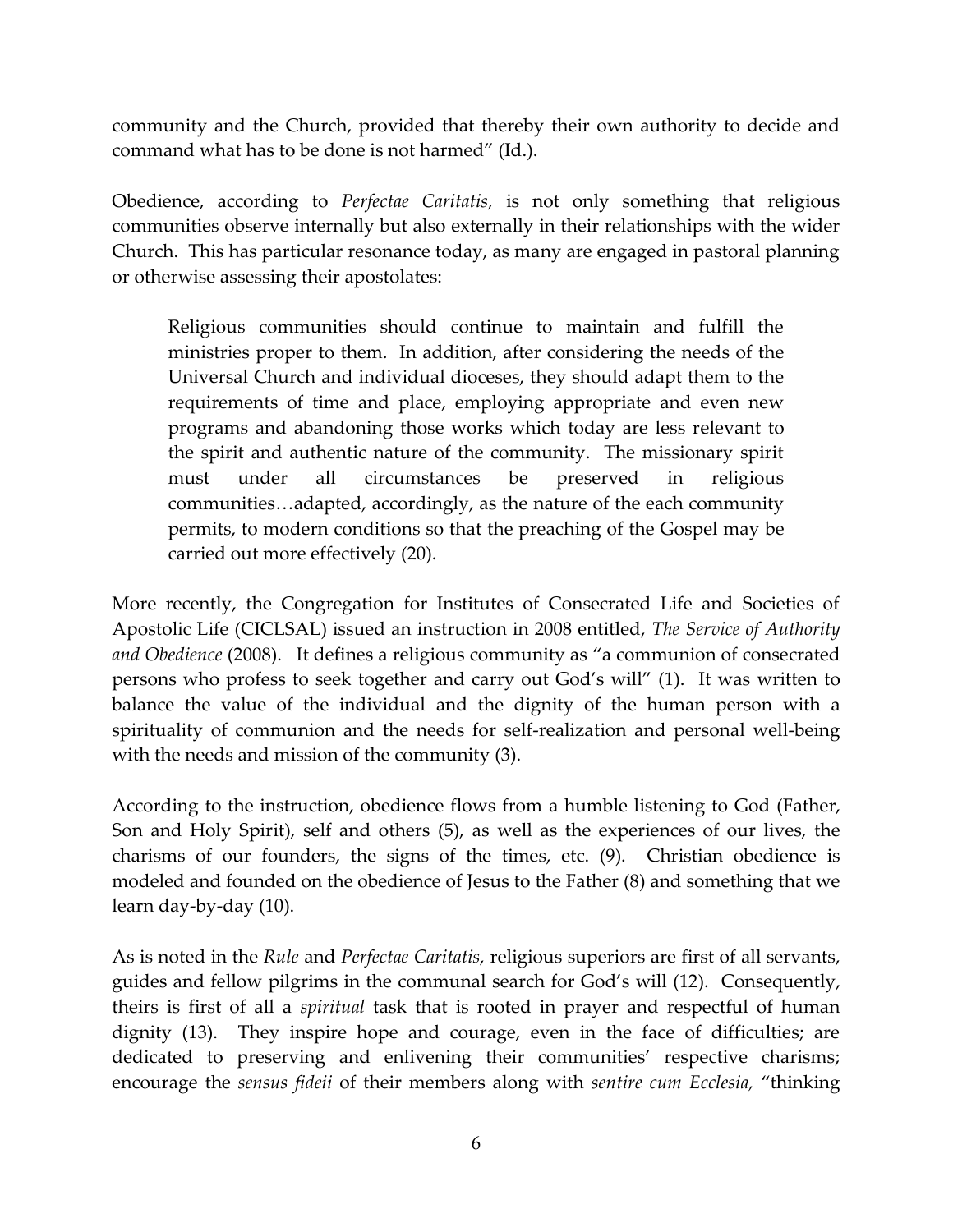with the Church;" and are committed to their own ongoing formation and conversion (Id.).

Further, those chosen to serve as leaders are to model obedience for the rest of the community (14) and the call for religious to fulfill their mission to witness to the freedom of placing our will and lives in the hands of God and in service to God and others (15). "Superiors, in union with the persons entrusted to them," the instruction reminds us, "are called to build a fraternal community in Christ in which God is sought and loved above things, in order to fulfill God's redemptive plan" (17). Listening, dialog, collaboration, patient discernment and the willingness to make decisions (even difficult ones) are all necessary (18-20).

Mission, authority, service and obedience are interrelated, the instruction notes; and thus those in authority are able to respect autonomy in the service of communion; promote diversity in a spirit of communion; devote themselves to both the internal and external lives of the communities they serve; balance the need for mercy and forgiveness with the demands of justice; and promote collaboration with the laity (23- 26).

While preserving the absolute necessity to obey one's conscience, the instruction insists that religious must discern long and hard and with others (including their superiors) before choosing to disobey what they have been asked or commanded to do by their superiors, lest "conscience" simply be a cover for their own desires and preferences (27). The exercise of authority is not easy, and those called to serve their communities as superiors can easily become frustrated, dispirited and cynical; so it is important for them to pray and be prayed for (28). Our pilgrimage of life is a daily opportunity to grow in the school of obedience (29).

With that substantial foundation, then, let us consider what our *Capuchin Constitutions,*  approved at the General Chapter of 2012 and promulgated late last year, have to say about our vow of obedience.

Obedience in the *Capuchin Constitutions*

While Chapter X of our *Constitutions* is explicitly dedicated to "Our Life in Obedience," it is important to note that from the very first chapter, ministers are called to "seek the most suitable ways for the brothers to live their lives and conduct their apostolates, even in a variety of forms, according to different regions and cultures and the needs of times and places;" and that genuine pluriformity "will "always safeguard the unity of the same genuine spirit, and are based on fraternal communion and obedience to superiors" (7). The brothers should "love and obey" the General Minister and show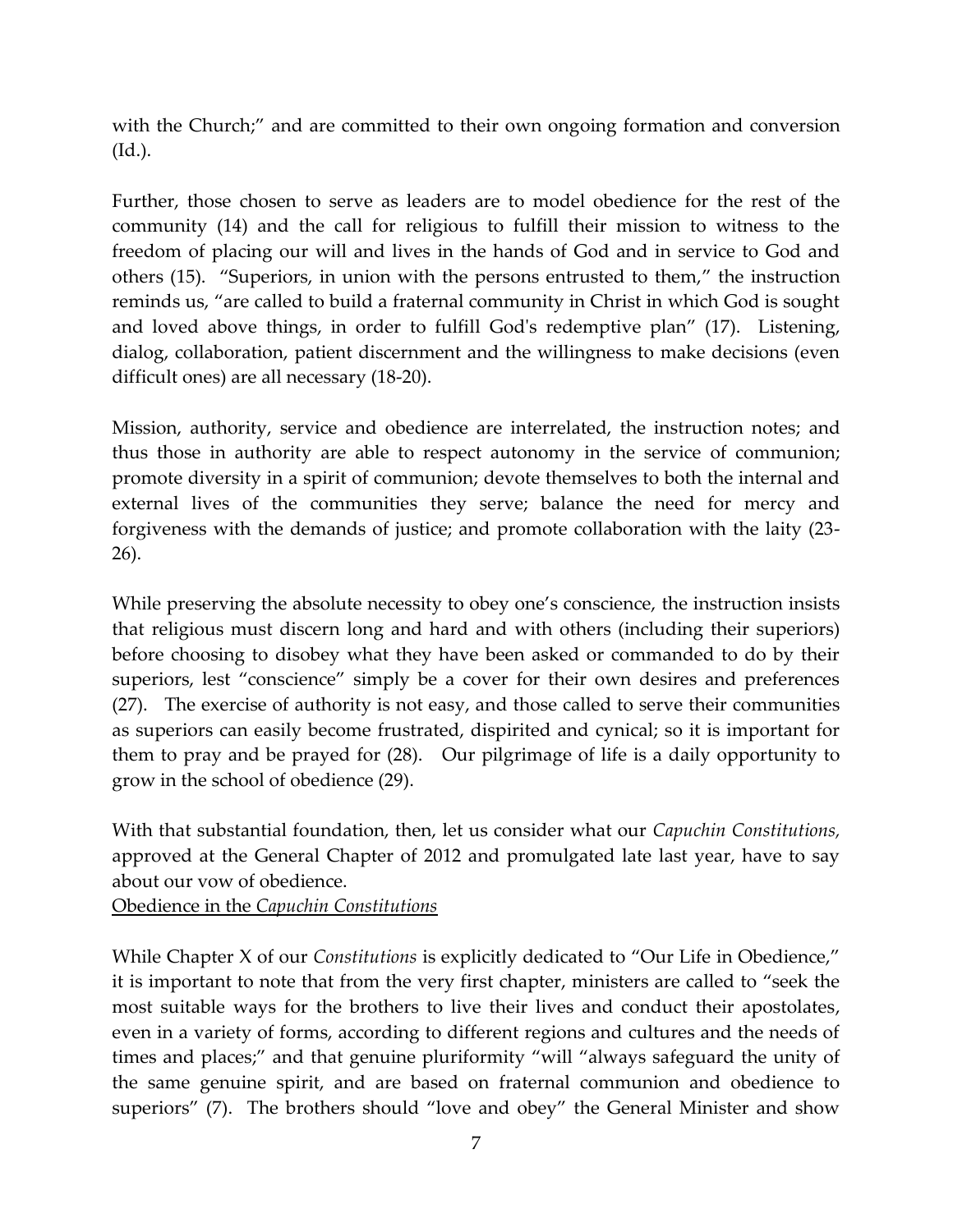similar love and "active and responsible obedience" the other ministers given to the fraternity as pastors" (12).

In Chapter II, "The Vocation to Our Life and the Formation of the Brothers," our *Constitutions* remind us that: "The gospel counsel of obedience, promised in a spirit of faith and love in order to follow Christ, who was obedient even to death, obliges us to submit our will, for God's sake, to legitimate superiors whenever they command according to our Constitutions 'anything that is not contrary to conscience and the Rule'" (II: 22).

In Chapter V: "Our Manner of Working"—a particularly important chapter to reflect upon these days as we prepare for PCO VIII—we are exhorted: "Let the work of every brother be an expression of the entire fraternity and manifest communion in pursuit of its goals. Therefore, the brothers should take on and carry out their activities after suitable communal discernment and with the blessings of obedience, so that the work is always done as a mandate from the fraternity" (78).

The brothers should appreciate and, where appropriate, willingly apply themselves to manual work, "both for their own growth and for the common good, especially when fraternal charity or obedience demands it" (82). In assigning ministries and offices, the ministers and guardians should take into account individual brothers' skills and aptitudes and not too easily remove them from areas of expertise "as long as fraternal life is safeguarded and all are open to obedience" (83). Finally, in Chapter IX: "Our Apostolic Life," we are reminded that that life is rooted "in obedience to the Spirit of the Lord and His holy activity" (146).

Chapter X of our *Constitutions,* "Our Life in Obedience," grounds our observance of this evangelical counsel in the examples of Jesus Christ and St. Francis (158). Jesus, "accepting the condition of a servant, became obedient even to death on a cross" (Id.). He revealed to us that "human freedom is a journey of obedience to the Father's will and that obedience is a journey of progressive attainment of true freedom" (Id.).

The Church herself, listening to Christ and attentive to the action of the Holy Spirit, is obedient to God's plan and will. For his part, Francis gave himself totally to Christ and saw in obedience the perfect expression of poverty and "the foundation of communion with God and the Church, with the brothers and with all men and women, and with every creature' (Id.). Obedience, then, is a relationship of *mutuality and communion:* the ministers and guardians spending themselves in service to the brothers and the brothers submitting to them in faith.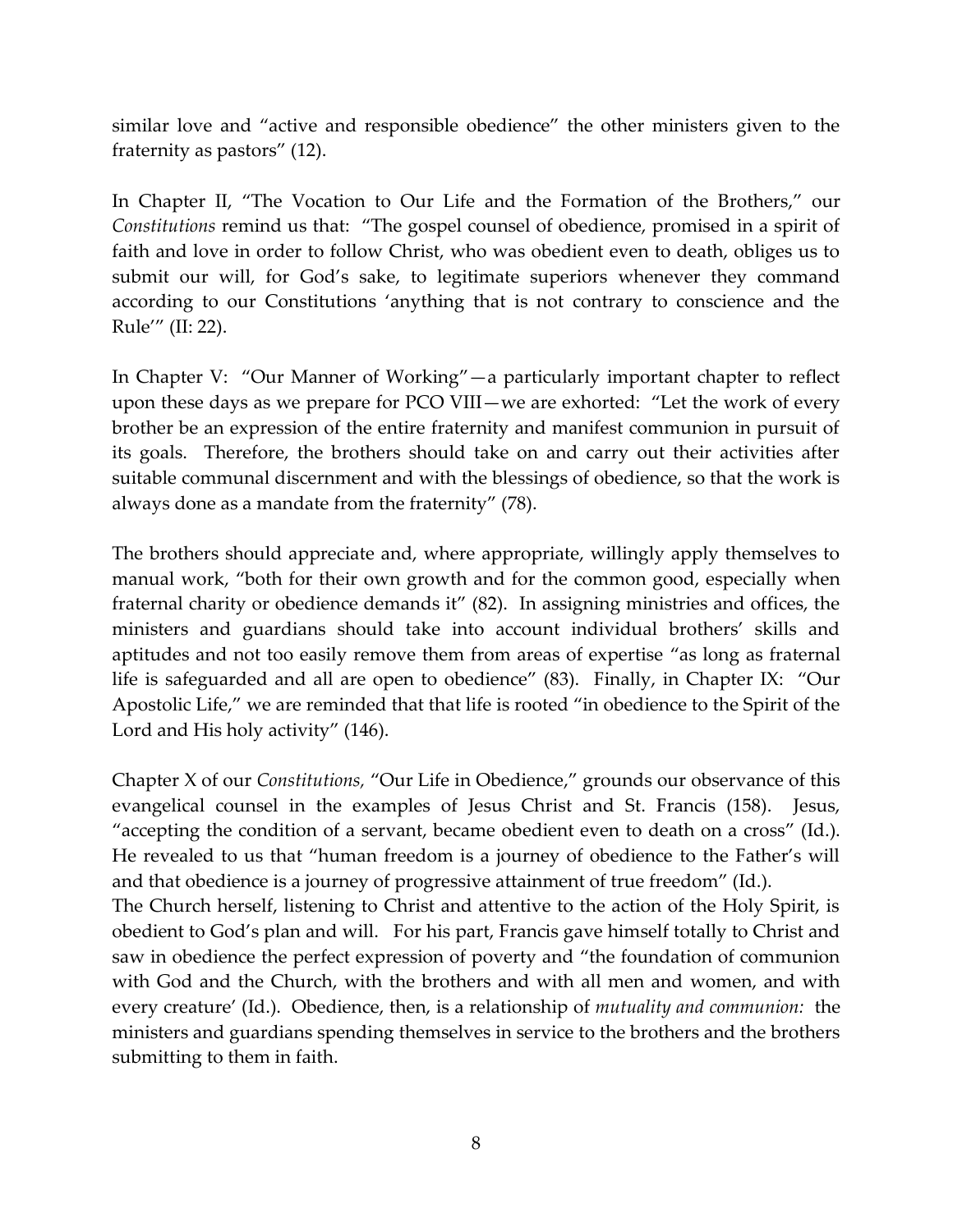The ministers, following the examples of Jesus and Francis, should humbly serve the brothers, "remembering that they themselves have to obey God and the brothers" and that the opportunity to serve them is a grace, "especially in times of difficulty or misunderstanding"(159). They should exercise their offices with diligence, relying on *dialog and discernment in decision-making. Open-mindedness, adequate information, collaboration and reliance upon the varied gifts of the brothers* are all important; but everyone should also remember that "it is the responsibility of the superiors, in virtue of their office, to make the final decision" (160).

The ministers and guardians should work to ensure that our fraternities cultivate obedience to God and mission by promoting "quality prayer time and…daily fidelity to it; providing "appropriate instruction and religious formation;" and to build up communion with the broader Church (161). Obedience should be *the fruit of discernment and freedom* and should be imposed only when "charity and necessity" demand it (162).

There are many ways, our *Constitutions* note, to foster obedience: admonition, encouragement, correction; but also kindness, honesty, charity and hospitality (163). Visitation can foster obedience through dialog and discussion, action in response to the signs and needs of the times, adaptability, openness and collaboration (164).

Obedience is ultimately a sacrifice of the will and an offering of the friars for the sake of communion (165). The brothers should treat their ministers with charity, "ready to obey them in a spirit of faith" and offering "their own judgments and initiatives to them for the common good" (166).

While obedience respects the rights and fundamental human dignity of the individual friar, our *Constitutions* also note that it does so with limits: "Whatever good a brother may do with a right intention and by his own choice is also true obedience, when he knows that this is not contrary to the will of the superior or detrimental to fraternal unity" (Id.). In addition, even when after fraternal dialog "a brother sees something better and more useful than what a minister commands," he is urged to "sacrifice his judgment willingly and strive to follow that of the minister. This, in fact, is the true and loving obedience that satisfies God and neighbor" (Id.).

The *Constitutions* recognize that, in the end, the proverbial buck has to stop somewhere: "It is the responsibility of the superiors to decide and direct what must be done, after willingly considering everything with the brothers" (Id.). Brothers who, "because of personal reasons or external circumstances," cannot live the Rule should be able to confidently approach the minister for "advice, encouragement, and remedies" and be accepted and helped "with fraternal charity and concern" (167). Finally, we can foster a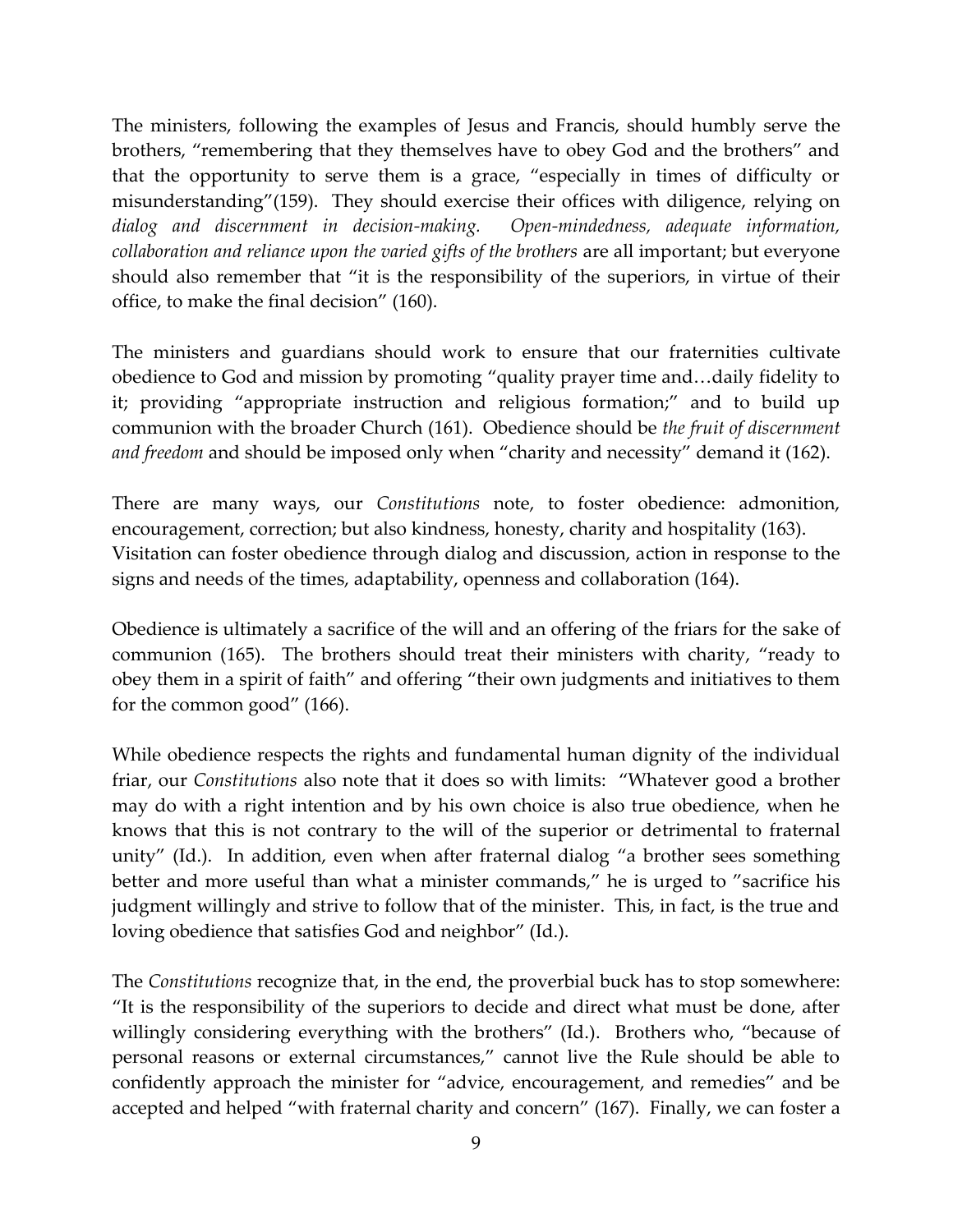spirit of obedience in our fraternity by fostering mutual respect and charity, trusting in God and persevering in our vocations (168).

### A Personal Reflection on Obedience

After six years as Provincial Minister and a previous six as a member of the Provincial Council, I suppose that there is a lot that I could say about how I have observed the vow of obedience being lived (or not) in the Province! However, it would probably be more beneficial to instead reflect on how I most recently experienced it—not as Provincial Minister but from "the other side," i.e. the side from which we have all dealt with obedience at one time or another as friars.

Following the promulgation of our Pastoral Plan in 2013 and as we entered the final year of the past triennium, fatigue and I suppose a deeper need to plan for my future caused me to start to think about my sabbatical and future ministry. The pastoral planning process and conversations with several friars had identified a number of needs in the Province. I was looking forward to a return to an external ministry with fewer worries about personnel and other administrative work, perhaps even in a mission of the Province that would take me "out of the mainstream" for a while.

It was with some fear and trepidation, then, that over the final six to nine months leading up to Chapter I heard a number of the Provincial Council members suggest that I would be a good person to succeed Mark Joseph Costello as Director of Post-Novitiate and Ministry Formation after his more than two decades of dedicated ministry in Chicago. Wanting to be the good Provincial and practice what I preached, when the topic was first broached I assured the brothers on the PC that I was open to whatever the needs of the Province were.

When I got away from the meetings, however, I struggled a bit with the idea. It did not seem to fit very well with what my own hopes and dreams were; and there were some other areas of ministry that I thought could better utilize my talents. Further, I had no past desire and felt no particular aptitude to work in initial formation. I also had to admit that I still carried some "baggage" from my years in initial formation. (I was rejected the first time I applied to be a postulant!) While I knew our younger brothers a little from visits to Chicago, various events, and reviewing dozens of evaluations over the years, I worried about how I would be able to relate to the next generation and live with them on a daily basis.

I discussed these concerns with my spiritual director and counselor; and they urged me to be open to the Spirit and honest about where I felt I was at this stage of my life. In